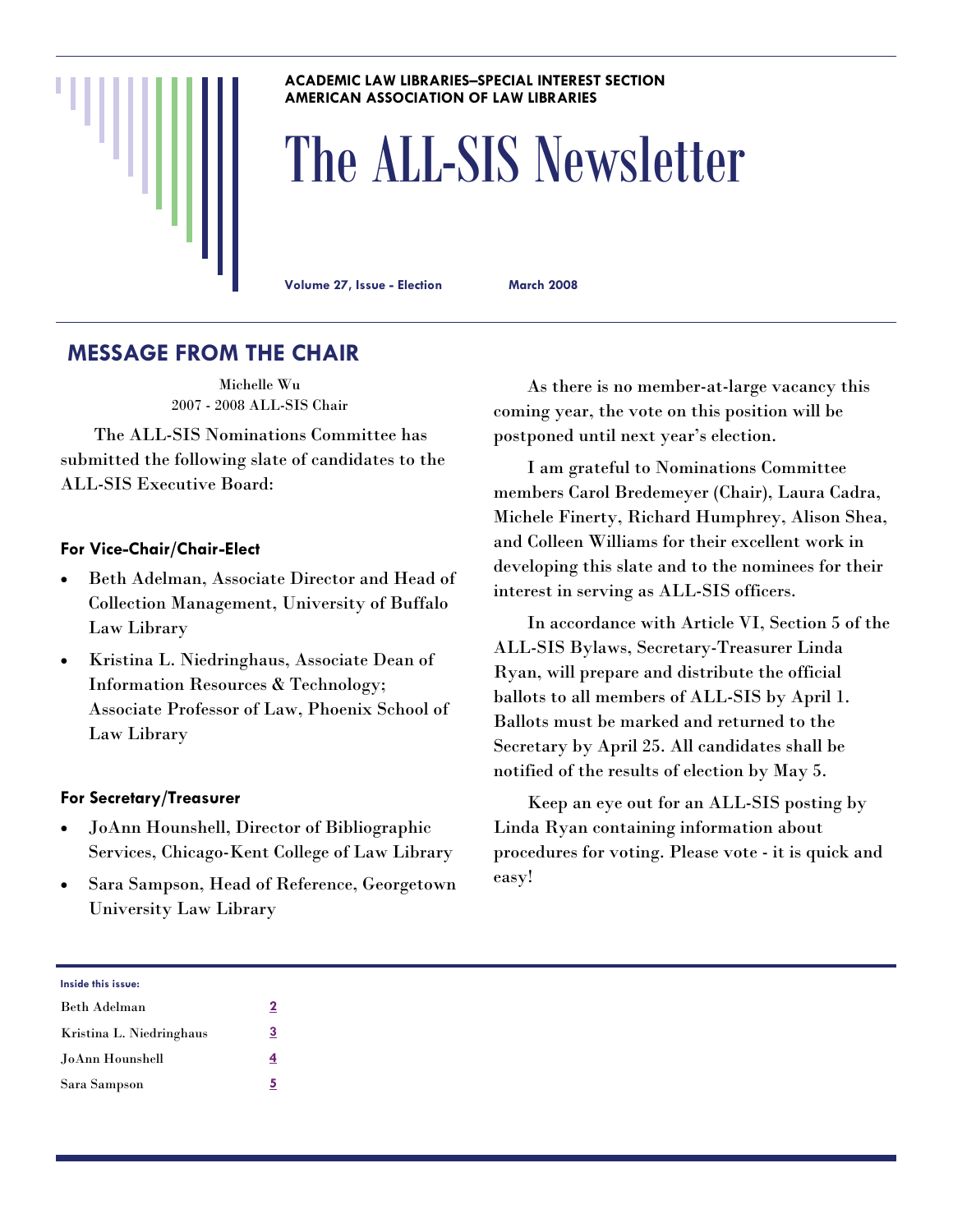## **Beth Adelman Vice-Chair/Chair-Elect Candidate**

#### <span id="page-1-0"></span>**Biography**



Beth Adelman is Associate Director and Head of Collection Management at the University at Buffalo Law Library. Before joining the University at Buffalo, Beth was employed at the Georgia State University College of Law Library for five years,

first, as a Reference Librarian and, later, as Head of Public Services. Beth's prior professional library experience includes Research Librarian at the Atlanta law firm, King & Spalding, Reference Services Librarian at Schenectady County Community College (New York), and Data Librarian and Webmaster for the Center for Social and Demographic Analysis (University at Albany).

 Beth has taught Legal Bibliography and is planning to co-teach an online Advanced Legal Research course in the fall. She is the co-author of *Georgia Legal Research* and is currently working on another book, *New York Legal Research*. In addition, Beth has authored articles, book reviews, and CALI Lessons.

 Beth is an active member of professional library associations. She is currently a member of the AALL Mentoring Committee and will serve as chair of the CONELL Committee next year. Beth is also a member of the ALL-SIS CALI Committee and has been a member of the CALI Editorial Board since 2004. Beth served, first, as a member and, later, as chair of the SEAALL Scholarship Committee.

 Beth holds three degrees. She earned her B.A. in History (1992) and her M.L.S. (1993) from the University at Buffalo, and her J.D. from Albany Law School (2001) where she was a Sandman Fellow and member of the *Albany Law Review*.

#### **Personal Statement**

 Academic libraries are in a constant state of change. From budget cuts and new technology to construction projects, we are in an uphill battle to provide our patrons with good library services. There are at least three long-term agendas that ALL-SIS can provide for our members to address such challenges. First, as new members enter the profession, ALL-SIS can provide more support through mentoring. Not only will we benefit from mentoring our future leaders, we will also glean fresh perspectives to persistent challenges unique to academic libraries. Second, the Special Interest Section can be strengthened by expanding its membership to include all academic librarians. Third, we must encourage continued dialogue among our members. The better job we do listening to each other and learning from one another's experiences with our changing environments, the better off we will be as individual librarians, but also as a collective pursuing excellence. It would be an honor to chair the Academic Law Libraries Special Interest Section.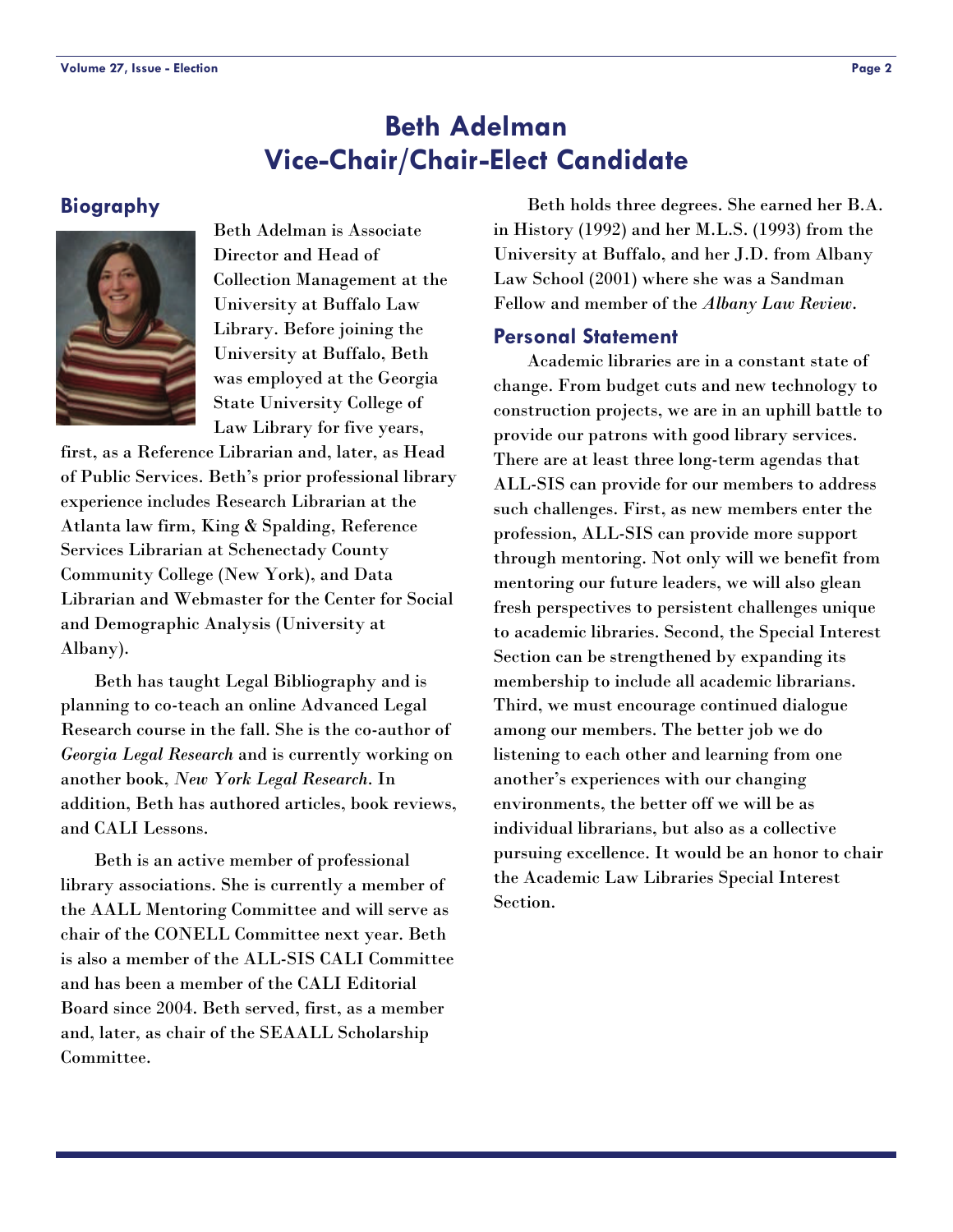## **Kristina L. Niedringhaus Vice-Chair/Chair-Elect Candidate**

#### <span id="page-2-0"></span>**Biography**



Kris Niedringhaus has served as Associate Dean of Information Resources and Technology and Associate Professor of Law at Phoenix School of Law since July 2005. She is currently teaching Advanced Legal Research and has research interests in the areas of library services innovations, management

techniques, and cultural artifact law.

 Kris has served on several law school committees including Faculty Appointments and Creative Works. She has also served on AALL committees and SIS committees including as Co-Chair of the ALL Membership Committee and Chair of the ALL CALI Committee.

 Kris' work at Phoenix School of Law has included helping to build a new law school library with all the excitement and challenges that brings. Prior to PhoenixLaw, she worked at several other law school libraries in a variety of positions. After law school, Kris worked as a University Judicial Administrator enforcing the Honor Code and student disciplinary code. She came to her senses fairly quickly and happily found her life's work in academic law librarianship.

 Professor Niedringhaus received a B.A. with honors in economics and political science from Washington University in St. Louis, a J.D. from the University of North Carolina at Chapel Hill and an M.A. from the School of Information Science and Learning Technologies at University of Missouri – Columbia.

#### **Personal Statement**

 I am truly honored to have been nominated to run for the position of Vice-Chair/Chair-Elect. I have received so much outstanding assistance from the resources and members of ALL-SIS throughout my career and I welcome the opportunity to serve my colleagues in this way.

 As information resources, and the way they are provided, continues to change it is important that ALL-SIS provide support and leadership to our members as they strive to be recognized at the forefront in their home institutions and in the profession. The members of ALL-SIS have the creative vision and expertise to work toward solutions to issues such as licensing and contract clauses, escalating prices, status and tenure, and attracting new members academic law librarianship. ALL-SIS can facilitate bringing together our collective knowledge to address these, and other, issues.

 ALL-SIS is a community through which we share our knowledge and experience to make the whole stronger and wiser. It is crucial that we continue to recruit new members and nurture their involvement in the professional so that we continue to infuse our discussions with new ideas. If I am honored to be elected Vice-Chair/Chair-Elect I will work hard, as a member of the larger team, to advance the interests of academic law libraries and librarians.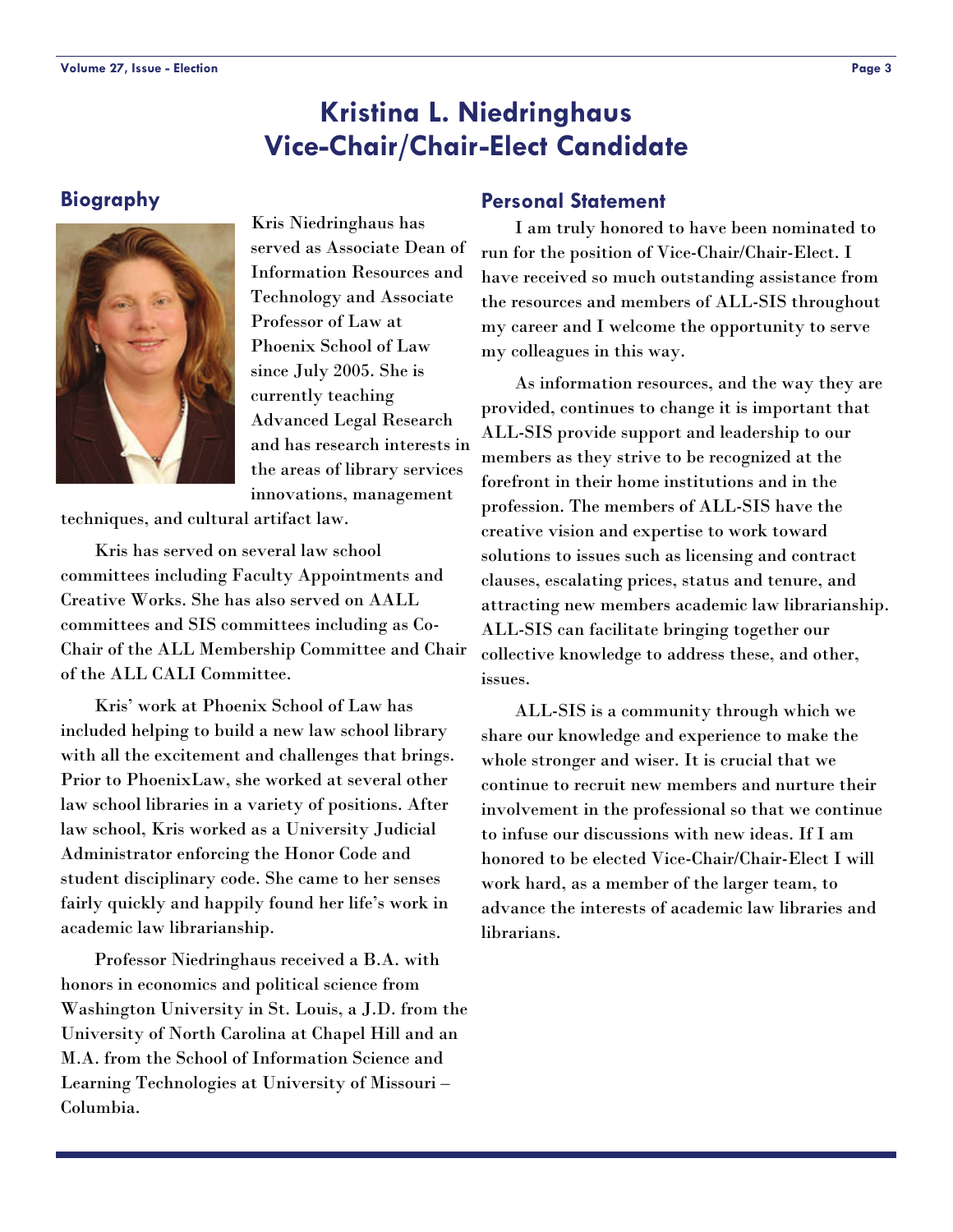## **JoAnn Hounshell Secretary Candidate**

#### <span id="page-3-0"></span>**Biography**



JoAnn Hounshell has served as the Director of Bibliographic Services at the Chicago-Kent College of Law Library since April 2003. She holds a bachelor's degree in Business Administration from the University of Virginia College at Wise, and a master's

in library and information science from Catholic University of America.

 Prior to joining Chicago-Kent, JoAnn was the Head of Acquisitions at the Pritzker Legal Research Center at the Northwestern University School of Law, and the Acquisitions Manager at George Mason University School of Law Library.

 Professionally, JoAnn has been an active member of AALL, CALL, as well as ALA. She is a past chair of the TS-SIS, and has served as the treasurer of CALL. Currently, JoAnn is a member of CRIV and chair of the TS-SIS Ad Hoc Committee on Professional Development. Before relocating to Chicago, JoAnn was a member of LLSDC, SEALL, and VALL.

#### **Personal Statement**

 Everyone is talking about change. But if you think about it, nothing has really changed for academic law libraries - except for everything we do and how we do it! Our profession is experiencing changes in technology that impact how libraries provide the most basic research and teaching support to faculty, as well as, changes in the traditional organizational structures of our libraries and law schools.

 Depending on your point of view, these changes are exciting opportunities or unwelcome developments. Personally, I see these as exciting and exhausting times for librarians. ALL-SIS is an important resource for the membership. Through development of innovative continuing education programs, grants and scholarships, and publications, the SIS has the ability to provide the tools that ensure that our members remain in the center of, and relevant, in a changing environment. I would consider it a wonderful opportunity to serve as the ALL-SIS secretary.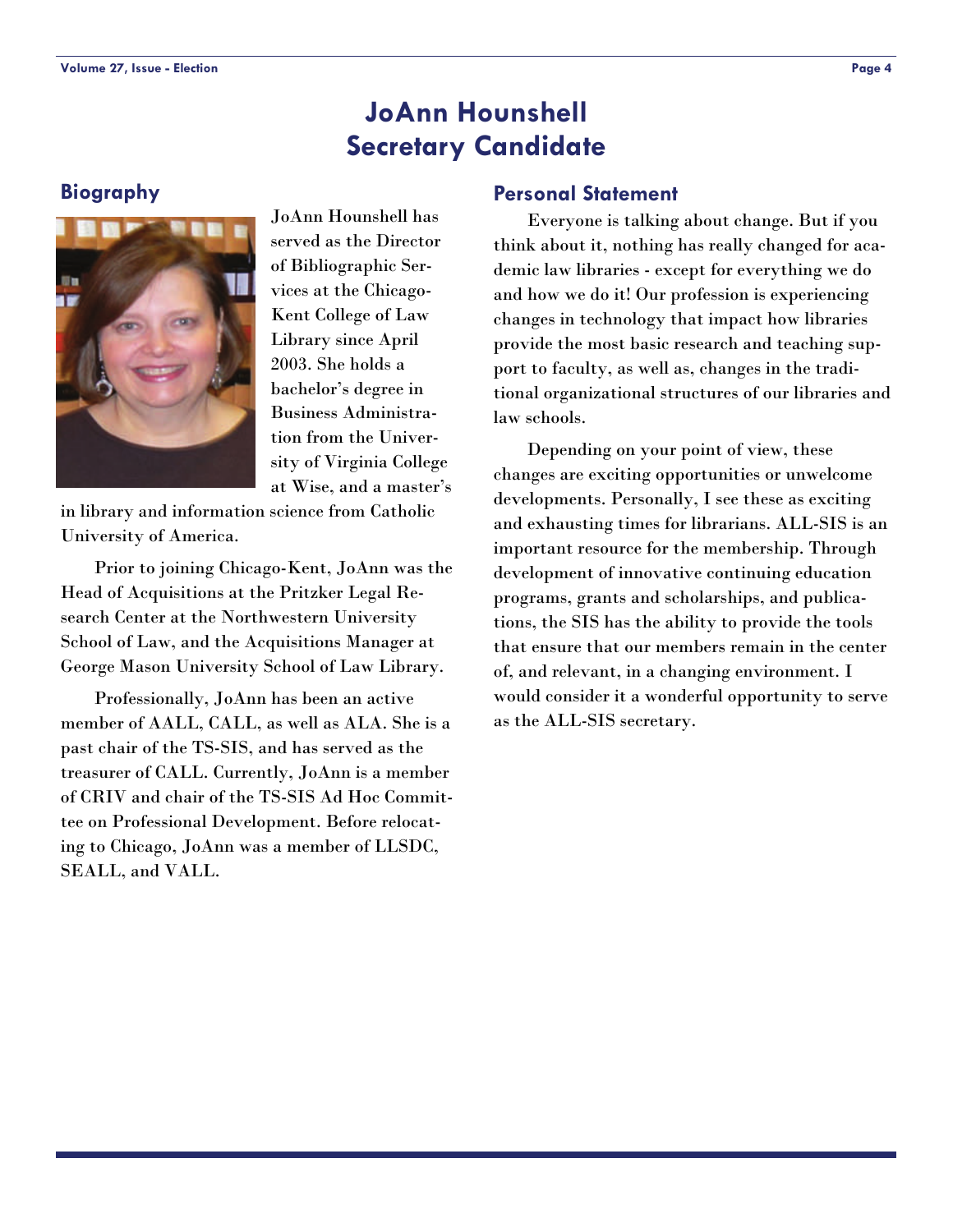## **Sara Sampson Secretary Candidate**

#### <span id="page-4-0"></span>**Biography**



Sara Sampson is the Head of Reference at Georgetown University Law Library and has served in that role since 2006. As head of reference, she leads a busy reference department and oversees the library's instructional

services. In addition, she currently serves as an adjunct professor at both the Georgetown Law Center and the Catholic University of America's School of Library and Information Science, as well as an instructor in Georgetown University's Paralegal Studies Program. At Catholic University, the classes that she has taught or is scheduled to teach include Legal Literature (the introductory legal research class) and Law Librarianship.

 Before joining the Georgetown Law Library, Sara was a reference librarian at the Ohio State University Moritz Law Library and taught sections of Legal Research as well as Legal Writing & Analysis. During her time at Ohio State, Sara was part of the Election Law @ Moritz program, which won the 2005 Outstanding Research Award of the Ohio Bar Foundation. Sara also spent three years as the Weekend Reference Librarian at the Capital University School of Law Library.

 Sara has published several articles and book reviews related to legal research and election law research. She is currently co-authoring a book on Ohio Legal Research (part of the state-specific legal research texts from Carolina Academic Press) with Kathy Hall.

 She received her B.S. and J.D., with honors, from The Ohio State University and her M.L.I.S. from Kent State University. She is a member of the Ohio bar. Before becoming a librarian, Sara clerked at the Ohio Fourth District Court of Appeals.

 Sara has been an active member of ALL-SIS since becoming a full-time librarian. She is currently the chair of the Program Committee and has been a member of the committee for two years. She was one of the original members of the Faculty Services Roundtable and co-chaired the Faculty Services Committee. Under the leadership of Sara and her co-chair, Michelle Kristakis, the committee developed a series of online discussions of hot topics in faculty services.

#### **Personal Statement**

 Academic Law Librarians have many roles, but one that we all share is teaching, which takes many forms. We may teach student workers how to check in serials or check out books, help new librarians and staff members learn their jobs, or teach law students how to conduct legal research inside or outside of a classroom. I am deeply honored to be nominated for Secretary of the Academic Law Libraries Special Interest Section. In this capacity, I would like to assist ALL-SIS in continuing its active role in helping law librarians excel in teaching and instruction. I also think it is important for academic law librarians to develop relationships with other groups, such as the Legal Writing Institute, who also share the desire to improve teaching and instruction skills.